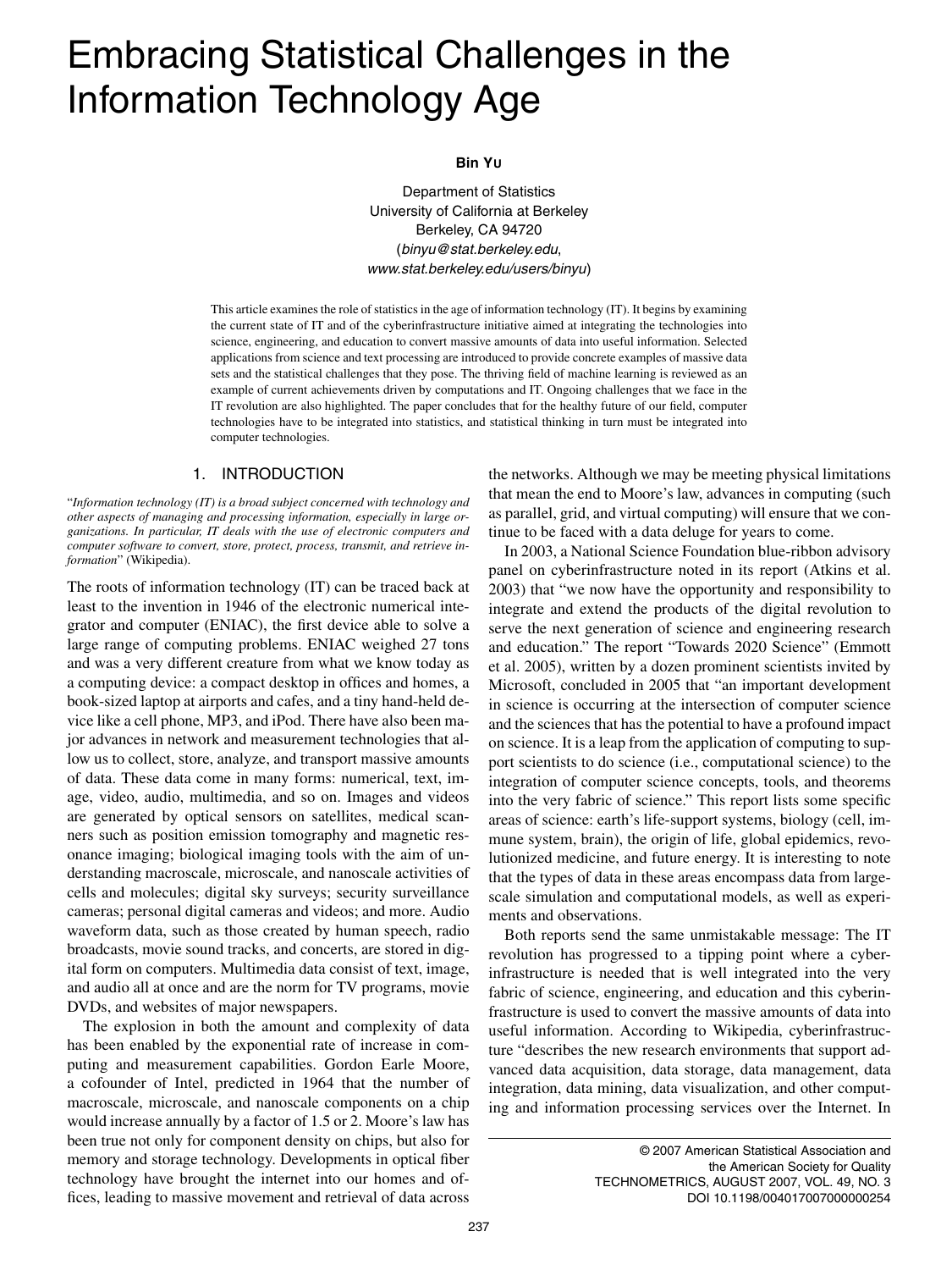scientific usage, cyberinfrastructure is a technological solution to the problem of efficiently connecting data, computers, and people with the goal of enabling derivation of novel scientific theories and knowledge." As we can see, the term "data" plays a central role in this definition of cyberinfrastructure, suggesting that statistics—the science of dealing with data—has an indispensable role in these new developments. So, it is natural to ask: What is the role of statistics? Are we prepared to play a fundamental role in meeting the challenges of the IT age, or are we content with making incremental changes to our existing paradigms? It is obvious that for the healthy existence of our field, the changes and developments within statistics should be sufficiently fundamental, commensurate with developments in computer science and IT, to meet the changing environment.

The field of statistics indeed has been undergoing major changes over the last few decades. There has been considerable discussion and introspection within the statistics community regarding the challenges and the future of the discipline (see, e.g., Lindsay, Kettenring, and Siegmund 2004). In this article, we attempt to answer the foregoing questions by reviewing our achievements and speculating our future endeavors. Admittedly, the coverage on existing works is selective, and the speculations are limited by our imagination. Nevertheless, it is hoped, that some degree of synthesis is achieved and that the challenges we face are distilled. At a minimum, the article might stimulate more exchanges in the statistics community as well as among the different disciplines to help statistics position itself properly in the future development of cyberinfrastructure.

The rest of the article is organized as follows. Section 2 describes three areas of science in which massive data sets arise. A particular project of ours—arctic cloud detection—is covered in detail and used to suggest a multicomponent framework for interdisciplinary statistical investigations. Section 3 reviews machine learning, a frontier in the field of statistics driven by computation, a key consideration in cyberinfrastructure. Text processing and sensor networks are the focus of Section 4. The discussions give a glimpse of new opportunities brought by IT. Section 5 provides personal views on where exciting statistics research is likely to occur and why. The article concludes with a short discussion section.

## 2. INTERDISCIPLINARY STATISTICAL RESEARCH: A MULTICOMPONENT ENDEAVOR

Enormous amounts of data are being collected in many fields of science, providing numerous opportunities in interdisciplinary research for statisticians. Even though subject matter varies from one field to another, one statistical challenge is common: how to extract useful information from massive data. This challenge demands new ways of data management, visualization, statistical investigation, and validation. Meeting this challenge undoubtedly requires the integration of statistics (thinking and methodology) into the cyberinfrastructure.

## 2.1 Tales From Science

*2.1.1 Digital Sky Surveys.* Data are flooding astronomers from the next generation of sky surveys such as the 2 Micro All Sky survey and the Sloan Digital Sky Survey (cf. Welling and Dearthick 2001; Jacob and Husman 2001). From the SDSS website (*www.sdss.org*),

"Simply put, the Sloan Digital Sky Survey (SDSS) is the most ambitious astronomical survey ever undertaken. When completed, it will provide detailed optical images covering more than a quarter of the sky, and a 3-dimensional map of about a million galaxies and quasars. As the survey progresses, the data are released to the scientific community and the general public in annual increments."

In a 5-year period, the 2 Micron All Sky Survey and Sloan Digital Sky Survey produced 550 gigabytes of reduced data and 1 terabyte of cutout images around each detected object. These volumes surpass humans' ability to study them in detail, leaving us to rely on computing power to sift through them in real time. This real time processing or streaming data analysis must extract useful information, with the possibility of discarding data on the fly due to storage limitations. Visualization human interaction could be part of this processing, and clustering, classification, and multiple testing seem to be useful inference frameworks within which to address questions raised by these sky surveys.

*2.1.2 Particle Matters.* In particle physics, gigantic experiments are undertaken to understand the most elementary ingredients of matter and their interactions. One such experiment, the Compact Muon Solenoid at CERN in Geneva, generates about 40 terabytes per second, which must be reduced to about 10 terabytes per day in real time for subsequent analysis. This is another example of streaming data. (For more details, see Knuteson and Padley 2003.)

*2.1.3 Arctic Cloud Detection.* Arctic cloud detection is a problem very familiar to us, and we describe it here in detail to motivate the steps involved in interdisciplinary collaborations. (See also Speed 2005 for more discussions on interdisciplinary research.)

Arctic cloud detection falls in the increasingly important realm of atmospheric science. Much of the remotely sensed observation data in atmospheric science are publicly available and provide a good resource for statistical research (Braverman et al. 2006). Data are also generated by large-scale computational models, such as Mesoscale Model version 5, a joint effort of the National Center for Atmospheric Research (NCAR) and Penn State University (Berk et al. 2002), and the Weather Research and Forecast Model (*http://www.wrfmodel.org/index.php*), a joint effort of five agencies, including NCAR. Both models use atmospheric observations as initial values and solve partial differential equations regarding physical thermodynamic and microphysical processes on a three-dimensional grid. Complex computational and simulation models are also common in many other areas, including meteorology, wildfire control, transportation planning, and immune system function, as evident in the workshop on this topic (Berk et al. 2002). There are also important issues related to model validation, prediction, and other topics. (See Berk et al. 2002 for a discussion of these topics.)

Shi, Yu, Clothiaux, and Braverman (2006b) dealt with the arctic cloud detection problem. This investigation was motivated by the fact that "global climate models predict that the strongest dependence of surface temperatures on increasing atmospheric carbon dioxide levels will occur in the Arctic, and this regional temperature increment can lead to global temperature increase. A systematic study of this relationship requires accurate global scale measurements, especially the cloud coverage, in the Arctic regions. Ascertaining the properties of clouds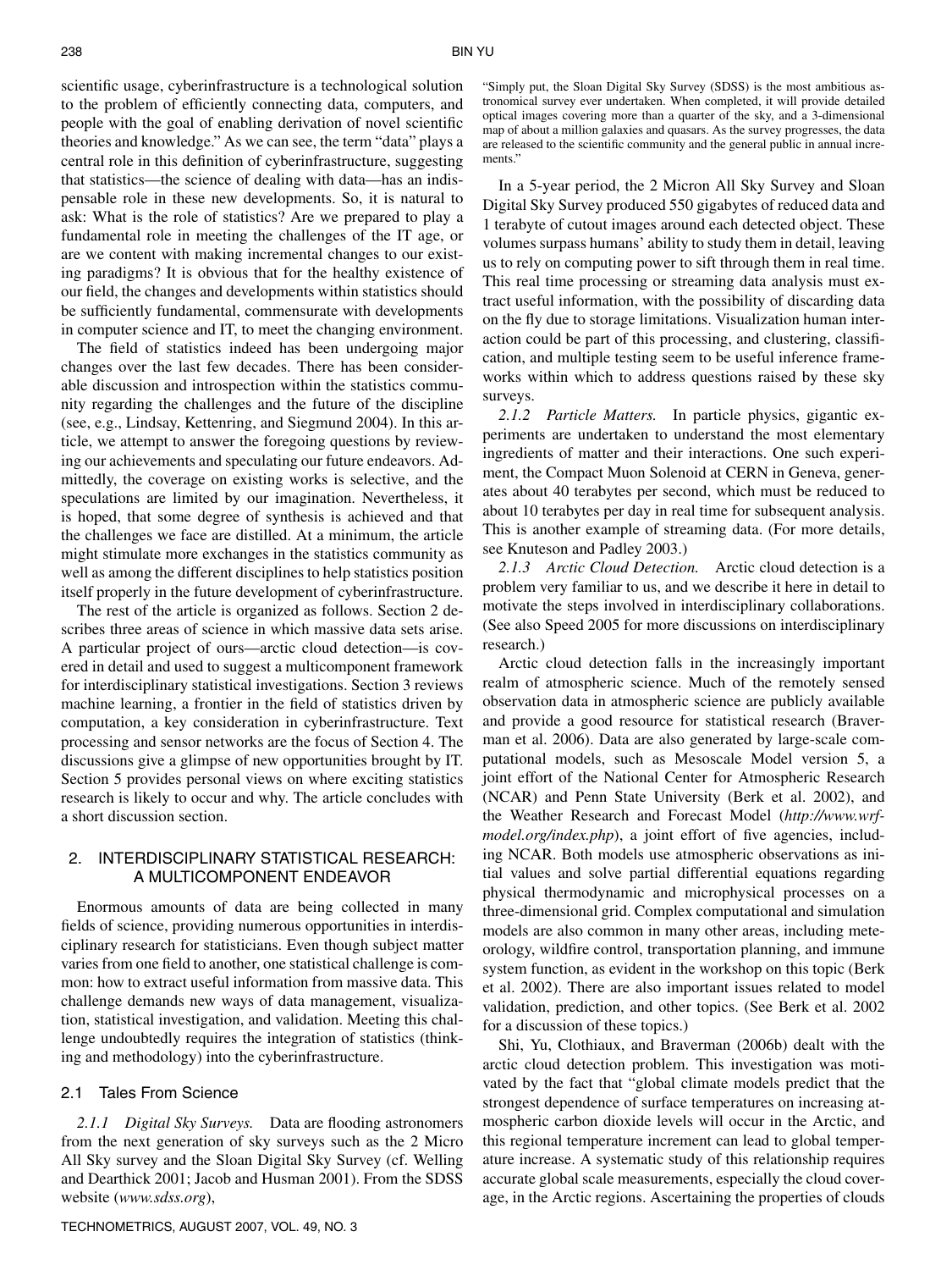in the Arctic is a challenging problem, because liquid and ice water cloud particles often have similar properties to the snow and ice particles that compose snow- and ice-covered surfaces. As a result, the amount of visible and infrared electromagnetic radiation emanating from clouds and snow- and ice-covered surfaces is often similar, which leads to problems in the detection of clouds over these surface types. Without accurate characterization of clouds over the Arctic we will not be able to assess their impact on the flow of solar and terrestrial electromagnetic radiation through the Arctic atmosphere and we will not be able to ascertain whether they are changing in ways that enhance or ameliorate future warming in the Arctic" (Shi et al. 2006b).

The Multiangle imaging spectroradiometer (MISR) is a sensor aboard NASA's EOS satellite Terra launched in 1999. MISR takes novel electromagnetic radiation measurements at nine different viewing angles at wavelengths (red, green, blue, and near-infrared) collected initially at  $275 \times 275$  m resolution (leading to about 1 million pixels per image). Due to the high data rate, all other bands except the red are aggregated to the coarser  $1.1 \times 1.1$  km resolution before transmission to the base station on Earth.

It was known to the MISR team that the MISR operational Arctic detection algorithms had not worked very well in the Arctic (or the polar regions). We were invited to work on this problem by Dr. Braverman from JPL and later were fortunated to have an atmospheric scientist Eugene Clothiaux join us. Our goal in this project was to provide better cloud labeling for each pixel based on MISR's red band nine-viewing angle data. (Other bands have a coarser resolution and do not seem to offer more information for the cloud label.) For MISR operational purposes, we would like to have an online algorithm that outputs a label while data come in from the MISR sensor. The first step in obtaining data from NASA data center turned out to be lengthy (more than 3 months). The data format could not be read directly into Matlab at that time, so that we borrowed a special program from the MISR team to convert the data into a suitable form to allow Matlab. Because the data volume was too large to allow Matlab to carry out computations in a timely manner, we programmed a graphical user interface just to obtain some very simple summary statistics. Thanks to the advancing computer technology, stereo-visualization of MISR images is now available through the Leica photogrammetry suite (LPS) by Leica Geosystems (*www.leica-geosystems.com*), with a customized interface for MISR data. This provides the necessary means to obtain validation data from experts to estimate the cloud heights, the next goal of our project.

The MISR red-band data is nine-dimensional per pixel corresponding to nine angles, and there are about three million pixels per image block (which consists of three original images). The MISR operational algorithm is called stereo-derived cloud mask (SDCM), which uses the red-band data to first retrieve cloud height based on matching of clouds in images of different angles. The cloud mask, or estimated cloud-or-not label, is obtained by thresholding the cloud height based on the terrain height. The matching step is computationally expensive and error-prone in the polar regions.

Our first breakthrough came 6 months after we embarked on the project. We realized that we could look for "snow/ice"

pixels, bypassing the error-prone cloud height retrieval underlying the MISR operational algorithm. The next 3 years witnessed our interactions with the MISR team: presentations at MISR science meetings, e-mail exchanges, and visits. As a result, a simple and effective cloud detection algorithm called enhanced linear matching clustering (ELCMC) (Shi et al. 2006b) has been devised and tested. The cornerstone of our algorithm is three physically meaningful features from the MISR red-band measurements. We then fused the MISR–ELCMC labels with MODIS cloud labels (MODIS is another sensor on Terra that is hyperspectral but one angle) to get the training data to apply quadratic discriminant analysis (QDA) for a probability label of a pixel (Shi, Clothiaux, Yu, Braverman, and Groff 2006a). When compared with the best "ground truth" data (expert labels), our algorithm gives an average of 94% accuracy on labeled pixels of 60 blocks of data of millions of pixels (whereas MISR–SDCM gave only 80%). Moreover, our algorithm is able to give a label for every pixel, whereas SDCM has a label for only 27% of the pixels. Finally, it is noteworthy that two expert labels typically differ by about 5%, so our method is basically reproducing expert labels automatically.

## 2.2 A Multicomponent Framework for Interdisciplinary Research

The cloud detection experience reveals several considerations that arise in interdisciplinary research involving large amounts of data:

- 1. Access to good scientific or subject problems and expertise
- 2. Collection and management of large data sets (including effective transmission and storage and possibly data reduction or feature selection)
- 3. EDA (visualization and descriptive statistics and possibly also data reduction or feature selection)
- 4. Processing mode: offline or online (streaming data)
- 5. Formal modeling with computation and accuracy considerations (estimation and uncertainty assessment)
- 6. Data fusion from various sources
- 7. Validation using information from outside statistics (quantitative test data or qualitative validation based on subject matter).

The first step could be the most challenging for mathematically trained people. Good problems rarely fall from the sky. Finding them takes open-mindedness, interpersonal skills, and good luck, and solving them requires teamwork. Yet not all collaborations, as not all relationships, end well. We feel blessed to have assembled an excellent multidisciplinary team for the cloud problem.

Another example of successful multidisciplinary collaboration that we should mention is the probabilistic weather forecasting project at the University of Washington with a mixed team of statisticians (Adrian Raftery and Tilmann Gneiting) and meterologists (Susan Joslyn and Earl Hunt) (Ban, Andrew, Brown, and Changnon 2006). In particular, it is worth noting their use of cognitive science to decide on how to best display uncertainty information.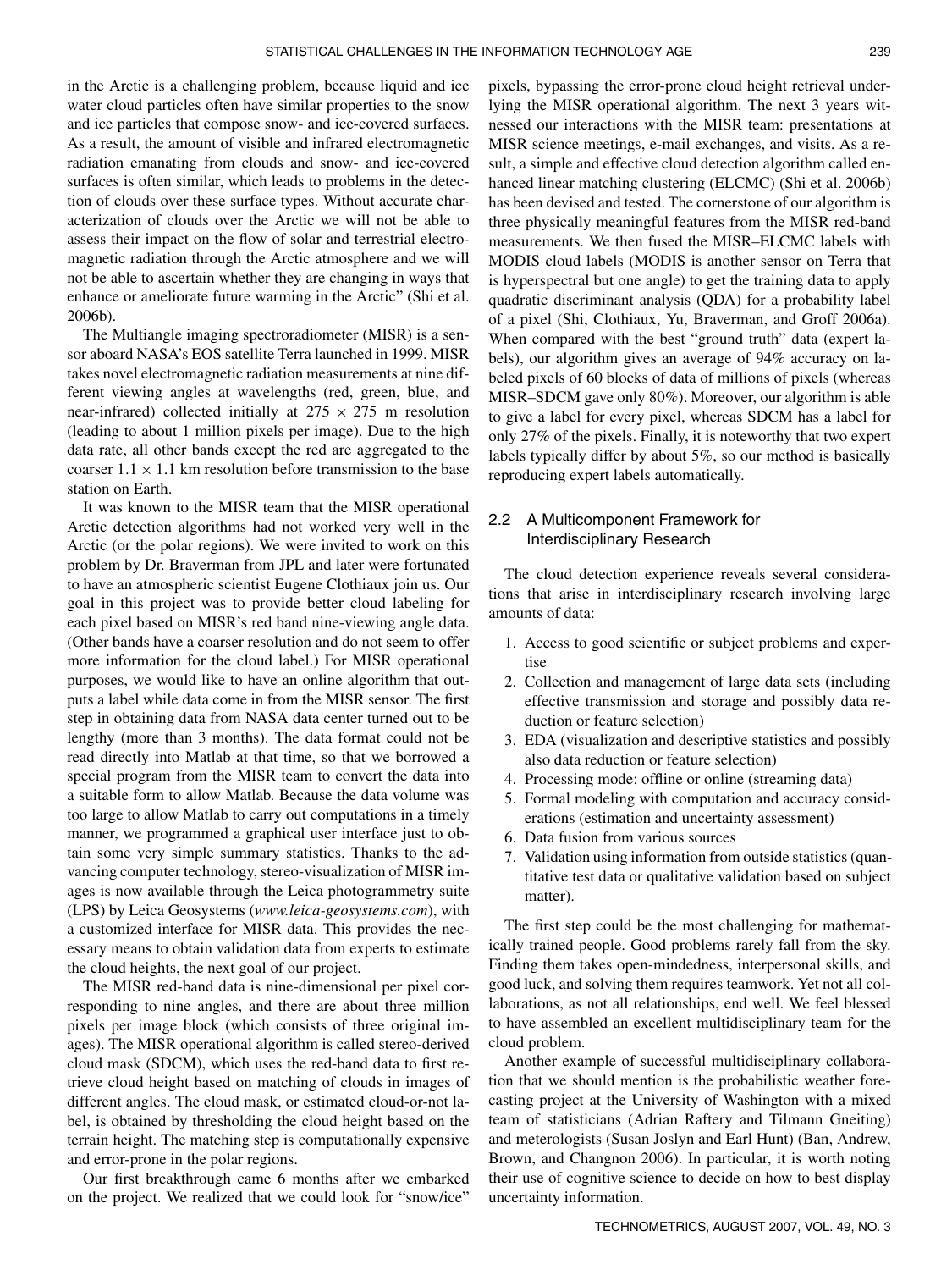#### 3. DRIVEN BY COMPUTATION: MACHINE LEARNING

Problems from fields of science were the driving force behind paradigm developments in Statistics. In 1922 Fisher published his foundational work (Fisher 1922). As a scientist himself working on problems from genetics and agriculture, Fisher identified three "types" of statistical investigation: (1) problems of specification; (2) problems of estimation, and (3) problems of distribution. Fisher then builds a mathematical framework based on the assumption that data are random samples from an underlying population. Consequently, he relies on the available mathematical tools, probability theory and calculus, to define the concepts of consistency and efficiency and prove results about them. Comparing Fisher's list with ours described earlier, it is easy to see that the differences come from the impact of computer technology broadly and the consideration of computation narrowly.

Machine learning is at the frontier of statistics because of its serious utilization of computation in statistical inference. In a most interesting and thought-provoking work, Breiman (2001) called it algorithmic modeling and argued that we have to aim at solving real-data problems and consider more diverse tools often driven by computation than those dependent on data models.

Retrospectively, we might view the development of computation in statistics in three phases. The first phase was precomputer, where we depended on closed-form solutions. The second phase used computers, but not in an integrated manner; we would design a statistical method and then worry about how to compute it later. Frequently calling a numerical optimization routine was the solution, and we relied on the routine to determine how numerical convergence would be achieved; that is, convergence parameters were tuned for numerical reasons, and the optimization routine was used as a black box by statisticians. The third phase is the IT phase, where the data volume is so gigantic that procedures designed without computational considerations might not be implementable. This is also the cyberinfrastructure phase. Machine learning methods and Markov chain Monte Carlo (MCMC) algorithms are examples of approaches that intrinsically integrate computation.

#### 3.1 The Loss Function Approach

Two machine learning methodologies stand out: boosting (Freund and Schapire 1997; Hastie, Tibshirani, and Freeman 2001) and support vector machines (SVM) (Scholkopf and Smola 2002). These both have impressive empirical performance on data sets that could have very high dimensions in terms of sample size and/or the number of predictors. Recently much theoretical understanding also has been obtained.

The current view of boosting is that it fits an additive model through gradient descent (or its variant) to minimize an objective or loss function. It is stopped early by monitoring the generalization or prediction error of the fitted model either estimated by cross-validation or assessed over a proper test set. That is, minimization of the loss function is a "pretense"; we are really interested in the solutions along the way to the minimum, not the minimum itself, and are prepared to stop early. In this way, the numerical convergence is not important at all, but the

prediction performance is. SVM is based on a penalized optimization of a hinge loss function and computation is also the main focus through the "kernel trick." An implicit reproducing Hilbert space is induced by a kernel function, and a linear model is fitted in this space. However, all of the computation is done conveniently through the kernel function.

The machine learning approach based on minimizing a loss function can be viewed as a natural extension of the maximum likelihood approach where the loss function is the negated loglikelihood function. The penalized version is an extension of the maximum a posteriori (MAP) approach in Bayesian inference. What is new is the liberation from the negated log-likelihood function to a general loss function, in a way reminiscent of Mestimation. The motivation is not the same. In M-estimation, the goal is to obtain robust estimators in a parametric setting. In loss function machine learning, the goal is to have computationally feasible loss functions (often convex) to optimize over large data sets. Because robustness also can be desirable in the machine learning context, we now see some of the convex Huber functions being integrated into the machine learning literature.

This loss-function machine learning approach has been very successful in building up models for prediction. The measure of uncertainty has been based on perturbing the data in one way or another (permutation, resampling, and cross-validation). But a fundamental assumption to justify these perturbations to the original data is the iid assumption underlying most of the current machine learning methods.

## 3.2 Graphical Models

Graphical models represent another important development in statistics and machine learning. These models are widely used in the engineering and science communities. (See Lauritzen 1996 for a systematic treatment and Jordan 2004 for a recent review from the algorithmic stand point and graphical model applications.) Graphical models are effective in dealing with intricate dependencies and structures in the thousands or more variables present in today's large data sets. Examples include spatiotemporal modeling of temperature and precipitation in atmospheric science, image processing in the multiresolution framework of wavelets, gene network discovery based on gene expression and other modes of data, hidden Markov models in speech recognition, hierarchical models in information retrieval, and error-correction codes in communication. Obviously, models for dependent structures existed long before the formalism of graphical models that use the graph representation with variables as nodes so that general algorithms can be devised to compute marginal and conditional probabilities of interest.

One popular inference tool in graphical models is sampling algorithms, of which MCMC is the most prominent. If the Markov chain converges, then the MCMC method yields an estimate of the posterior distribution that provides an uncertainty measure. The design of an MCMC scheme to ensure a good mixing speed or convergence must be taken into account when laying out the distributions/conditional distributions for such a model. This is another example of third-generation computation. For many graphical models of high dimension, which are increasingly common, MCMC methods are more easily trapped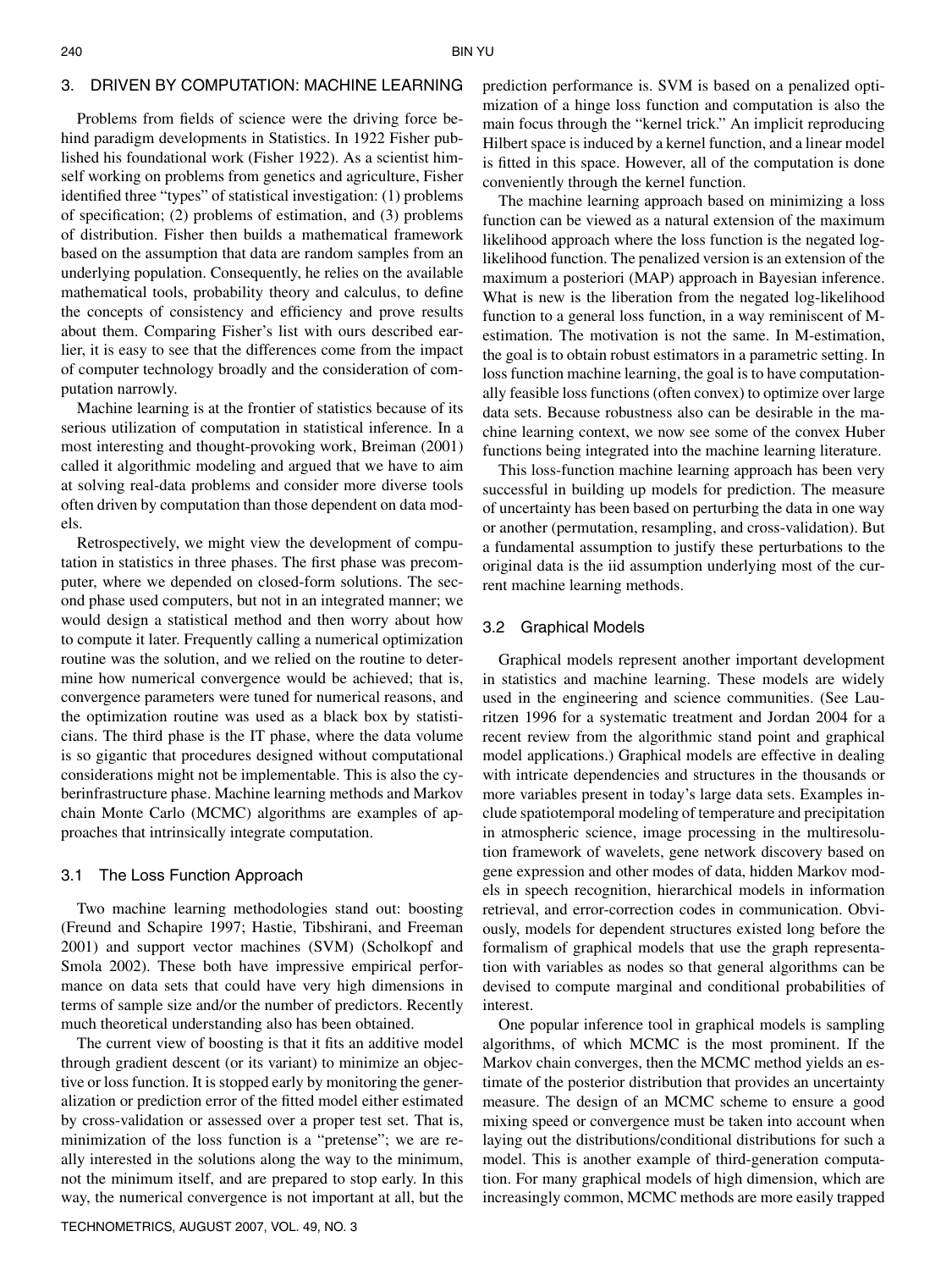in local modes of a posterior distribution, and convergence is difficult to guarantee. Adaptive sampling algorithms are more effective in these situations. (See Liu 2003 for MCMC and other sampling methods.)

On the other hand, the maximum likelihood principle turns a graphical model inference problem into an optimization problem. When the graphical model corresponds to a tree graph, we could use efficient message passing algorithms (or junction trees) for exact ML parameter estimation. This algorithm is very efficient when only local dependence exists in the graphical model and is very expensive otherwise (when a general graphical model gets embedded in a tree structure on an enlarged space). In general, the optimization function from the log-likelihood often is not convex, so that direct optimization is difficult. Searching for approximate loss functions that are more computationally feasible has been a focus of current research (cf. Yedidia, Freeman, and Weiss 2001; Wainwright and Jordan 2005). In particular, Wainwright (2006a) showed that for a specific graphical (mixture) model, computationally efficient algorithms also can have estimation advantages, as we have seen in the case of boosting and other methods discussed earlier.

Obtaining uncertainty measures through data perturbation is much harder than in the iid case, however. Parametric bootstrap seems to be a reasonable solution, but theoretical studies are needed to validate this approach, especially because optimizing an approximate loss function may lead to inconsistent estimates (cf. Wainwright 2006a).

#### 3.3 Incorporating Auxiliary Information

For many massive data sets, the number *p* of predictors is much larger than the sample size *n*—the so-called " $p \gg n$ " phenomenon. Furthermore, the cost of obtaining labeling or response information can be high (as in website classification). Therefore, using auxiliary information in the unlabeled data or the predictors is crucial for implicit regularization and increased well-posedness of our statistical inference problem. Semisupervised learning has emerged to incorporate classification information in the unlabeled data. Intuitively, if the predictor distribution is multimodal, then knowing the valleys of this distribution will help find the classification boundary if the classification boundary coincides with some of the valleys; otherwise, not. (For more information, see Chapelle, Scholkopf, and Zien 2006.)

In the loss function optimization approach of machine learning (Sec. 3.1.2), information on groupings of predictors has recently been built into the penalized loss function approach (see Yuan and Lin 2006; Kim, Kim, and Kim 2006; Zou and Hastie 2005). Zhao, Guilherme, and Yu (2006) proposed a general composite absolute penalty (CAP) framework to include the grouping structure and at the same time extend to the hierarchical structure among predictors. The CAP framework can facilitate group selection and enforce selection orders of predictors.

#### 3.4 Sparsity and Interpretability

Interpretability of a statistical model is always desirable in any investigation, and it is indispensable for model building in science. One computationally efficient means of obtaining sparsity or interpretable models is through Lasso or the *L*1 penalized least squares (Chen and Donoho 1994; Tibshirani 1996). Fast algorithms to produce the whole Lasso path are known (Osborne, Presnell, and Turlach 2000; Efron, Hastie, and Tibshirani 2004). Moreover, connections between Lasso and L2Boosting are observed and understood (Efron et al. 2004; Zhao and Yu 2004) and provide understanding into the sparsity property of the boosting estimates. Sparsity is also a wellknown principle in low-level vision, as discussed by Wu, Li, Liu, and Zhu (2007). To capture sparsity of variables in a nonparametric setting, Rodeo (Laffterty and Wasserman 2005) combines boosting (or gradient descent) with kernel estimation to build sparse nonparametric models.

Because of its usefulness in practice, Lasso also has been the focus of much recent theoretical research in statistics (i.e., machine learning) and applied mathematics (Chen and Donoho 1994; Donoho 2004; Tropp 2004; Candes and Tao 2005; Meinshausen and Bühlmann 2006; Zhao and Yu 2006; Wainwright 2006b; Zou 2006; Greenshtein and Ritov 2004; Vander Geer 2006; Meinshausen and Yu 2006; Zhang and Huang 2006). Lasso is attractive because the *L*<sup>1</sup> penalty has a dual role: It simultaneously regularizes prediction and selects variables. What emerges from these studies is an incoherence or irrepresentable condition required for Lasso to select the correct variables if they exist and are sparse. This condition asks for the "irrelevant" variables to not be too correlated with the relevant or correct variables in the sparse model. These results also hold for the case of  $p \gg n$ , which has emerged as a valuable asymptotic setup for deriving analytical results relevant to highdimensional data. Our recent work (Meinshausen and Yu 2006) indicates that when the irrepresentable condition is violated, Lasso still behaves sensibly in the sense that the Lasso estimates keep the order of the original coefficients with high probability, and the number of nonzero Lasso estimates cannot be too much larger than the nonzero "true" coefficients. This results hold in the  $p \gg n$  case, and the sparsity assumption for the true model can be  $l_q$  for some  $q \in [0, 1]$ , suggesting the robustness of sparse model estimation through Lasso relative to the departure from the  $l_0$  assumption that has been imposed conventionally in previous work.

All of the four aforementioned areas require some necessary eigenanalysis or convex optimization. It is of great interest to investigate parallel computation to mitigate the high demand on computation for large *n* or large *p* cases. However, as argued in Section 5.5, an "imprecise" parallel computation of eigenanalysis and convex optimization might be sufficient and actually may improve the statistical accuracy of the fitted models in terms of such tasks as parameter estimation and prediction.

## 4. NEW OPPORTUNITIES

Advances in cyberinfrastructure have helped energize some scientific disciplines as well as form new ones. In this section we describe two such fields: text processing (in detail) and sensor networks (briefly).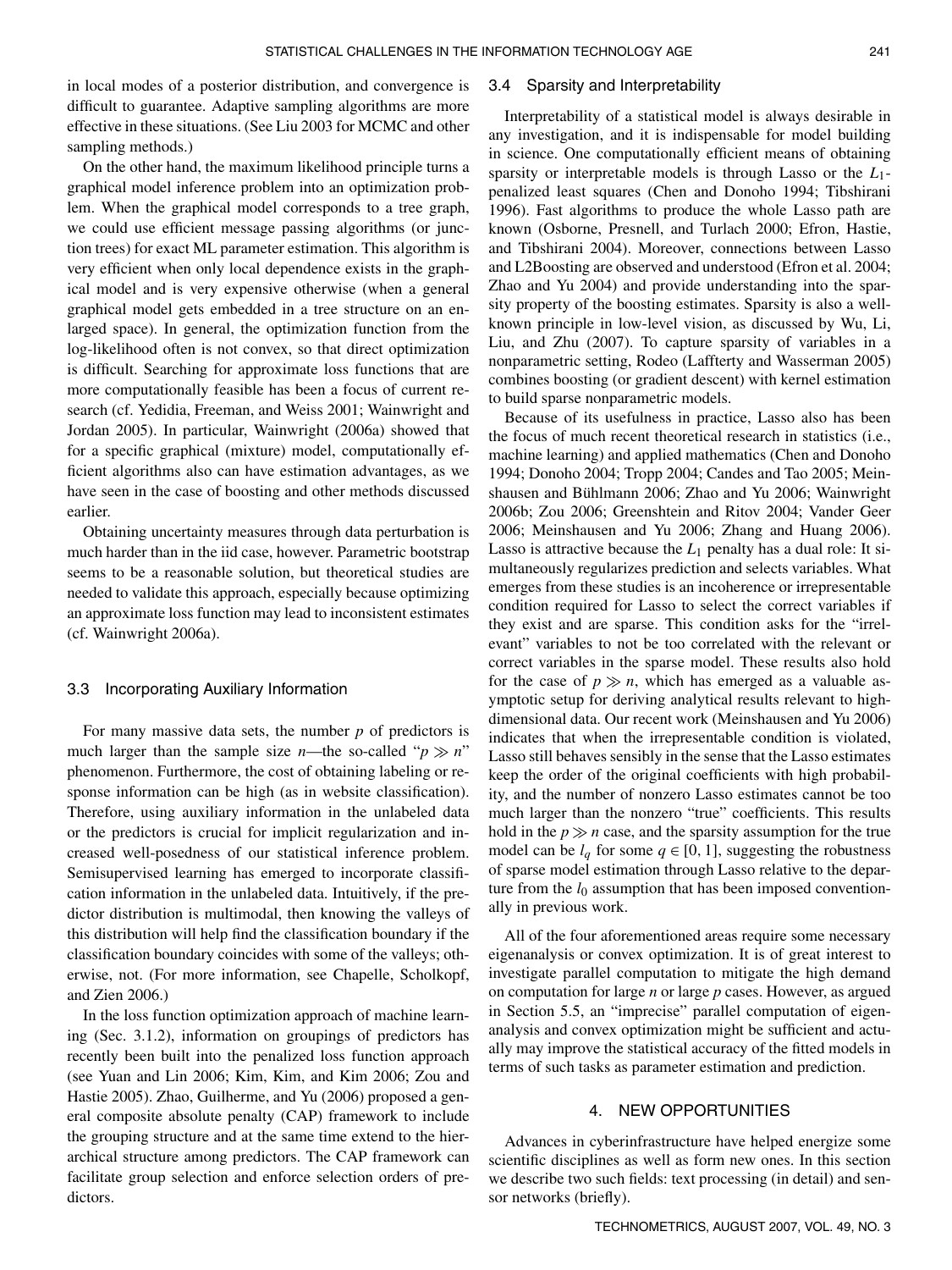## 4.1 Text Processing

Texts are the data for information retrieval (e.g., web search), information extraction (e.g., title extraction from documents), natural language processing (e.g., machine translation), and question answering (e.g., "what is the distance between Berkeley and San Francisco?"). Research in text processing is being done mostly outside the traditional statistics community in such areas as signal processing, machine learning, and artificial intelligence. However, statisticians are getting involved, as illustrated by Genkin, Lewis, and Madigan (2007) in this special issue.

*4.1.1 Information Retrieval.* Information retrieval (IR) is the science and practice of indexing and searching data, especially in text or other unstructured forms. A typical IR task is searching for an image with horses in an image database, or searching for a document with a specific name on a computer. The volume of data is daunting, and the data structure is not traditional for statisticians.

*4.1.2 Web Search.* We all rely on web search for seeking information on almost anything and everything. Searches for articles on a topic, documents with specific titles, show times and locations of a particular movie, mortgage rates, e-mail addresses and telephone numbers of colleagues are just a few examples of web searches. Web search is the hottest topic in IR, but its scale is gigantic and requires a huge amount of computation. First, the target of web search is moving; the contents of websites change within 1 week for 30–40% of the web (Fetterly, Manasse, Najork, and Wiener 2004). A crawler is the tool that a search engine uses to collect websites into its database to answer queries. Because the web content is interlinked, very clumpy, and very diverse, random sampling to crawl cannot be easily carried out. Thus the crawling results, or search results for given queries, might be biased. Worse yet, the content of a website can include more than just text; images and videos, as well as interactive content, are common. Web data are highly unstructured, and its processing or data reduction/feature extraction is very challenging. (See Henzinger 2003 and Henzinger, Motwani, and Silverstein 2003 for more details on data collection and algorithm issues related to web search.)

Based on the websites collected in a database by a crawler, when a query is entered, the relevant websites are found and ranked. This fuels a very active research area in machine learning, ranking function estimation. A ranking function in web search usually depends on weighting the content of websites and links among the sites, as in the PageRank algorithm used by Google (Brin and Page 1998). When a weighting scheme is open to the public, however, opportunities arise for the socalled "search engine optimizers" (SEOs) to mislead the search engine to irrelevant websites of an SEO's customers. Therefore, search engines have to outwit SEOs in their search and ranking strategies, while also dealing with the fast-changing and growing world of websites.

*4.1.3 Information Extraction.* Information extraction (IE) attempts to do more than IR. Its goal is to extract useful facts for users in electronic documents (in most natural languages); that is, it aims to use text as a demonstration of understanding. IE had already existed early in natural language processing, but its potential is boosted dramatically by the IT revolution. For example, Lloyds of London, a shipping company, has been performing an IE task with human analysts for hundreds of years. The company wants to know all ship-sinking incidents around the world and put the information in a database. The IE question in the IT age is whether we can replace human analysts by computer algorithms automated to collect this information from data such as newspapers, web broadcasts, and government documents, possibly in different languages.

*4.1.4 Question Answering.* Question answering (QA) takes open-domain questions and searches over a collection of documents to find concise answers to the questions. It takes IR and IE further to deal with natural language sentence queries and return answers that need to be precise. Current QA systems can answer simple questions about facts like the one about the distance between San Francisco and Berkeley, but have difficulty answering complex questions requiring reasoning or analysis, such as determining the differences between a private university and a public university.

The data collection issue is present in information retrieval (web search), information extraction, and question answering, all of which rely on various databases. The most interesting is web search, in which web crawling is data collection. Web crawling is a difficult but exciting area for statisticians. Because of the dynamic nature of the web, new research might be called for in experimental design on how and when to select websites to crawl and what content and how much to take to store. Text data sets are often huge; for example, the sample size was 36 million and the dimension of features was 860,000 in the study of Gao, Suzuki, and Yu (2006). Transmitting and storing such data nontrivial. Often sending media such as DVDs through postal mail is the best route. Visualization also can be very useful, but cannot be readily done at this time.

Most of the time texts need to be represented by numeric forms before further actions. Programming skills are needed to process these text data, and statistical thinking in natural language processing is needed to keep the key information in the numeric form (or forming the feature vector) for downstream comparisons between data units. In addition, statistical modeling is often used to relate the feature vector to the goal of the task through a loss function formulation (Collins 2000).

Streaming data and data fusion are also issues of great interest. Collecting data online from a particular user for inputting Chinese or Japanese characters by typing in phonetic strings (Gao, Suzuki, and Wen 2002) would require streaming data algorithms. Fusing information across languages would be useful for Lloyds of London. For a web search, certainly different modes of data (e.g., text, image, audio) at a webpage should be integrated to form the feature vector for the webpage. Search engines like Google use these multimode data (e.g., *local.google.com*).

Some resources to help readers follow up on these topics beyond this article are as follows. For information retrieval, information extraction, and natural language processing, see Manning and Schütze (1999), Jurafsky and Martin (2000), and Manning, Raghavan, and Schütze (2007). For information retrieval and question answering, read TREC publications at *http://trec.nist.gov/pubs.html*. For current developments in these areas, see websites of the following conferences: StatNLP: Association for Computational Linguistics (ACL),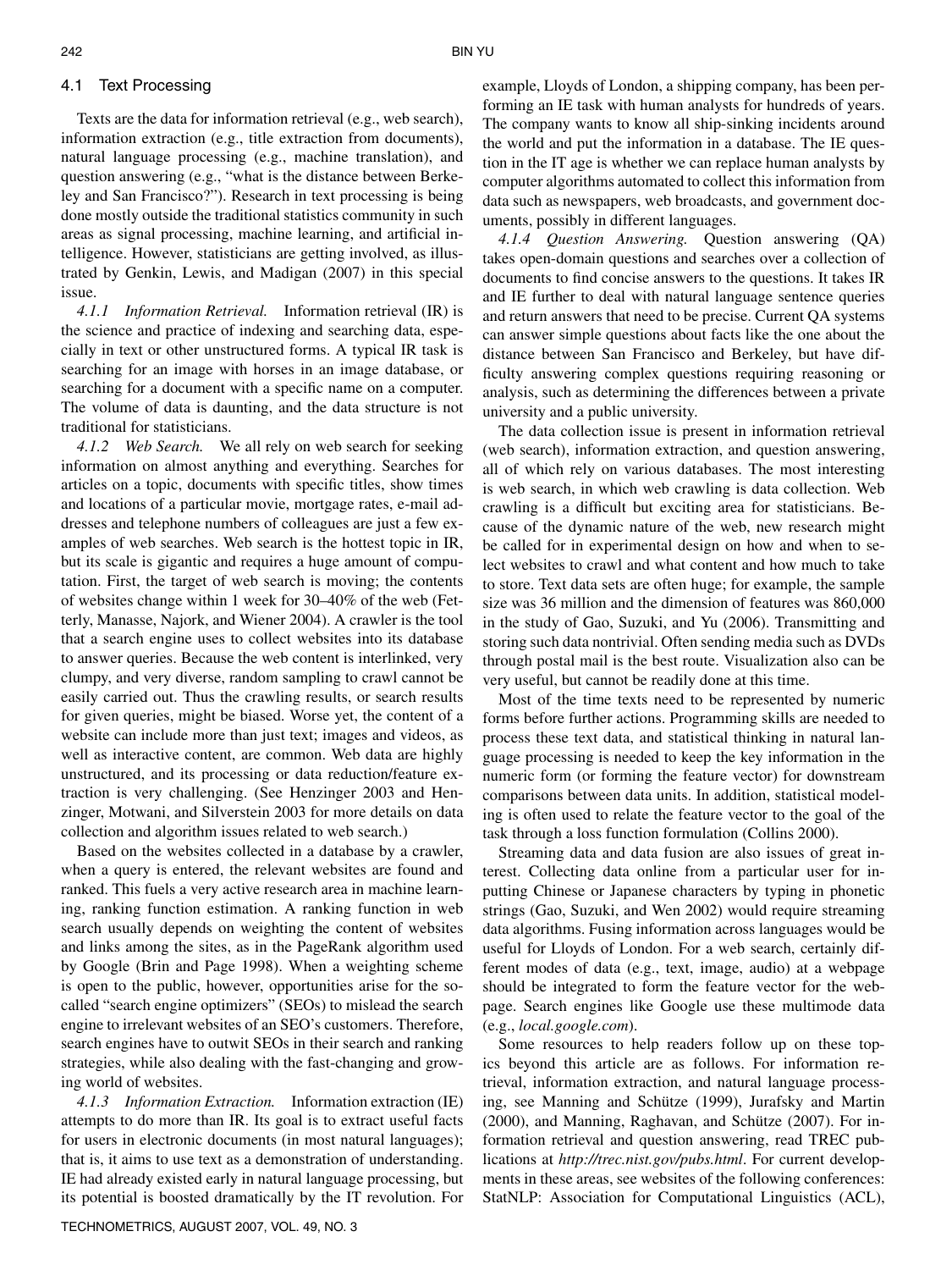TECHNOMETRICS, AUGUST 2007, VOL. 49, NO. 3

North American ACL (NAACL), Empirical methods for NLP (EMNLP), European ACL (EACL), ICASSP, ICSLP, SIGIR, and WWW, and *http://trec.nist.gov/pubs.html*.

## 4.2 Sensor Networks

Sensor networks are self-networked small devices engineered to collaborate with one another and to collect information concerning the environment around them. Their flexibility greatly extends our ability to monitor and control the physical environment from remote locations. Their applications range from seismic, natural environmental monitoring to industrial quality control and to military uses. The primary functions of the sensors are data collection, communication (data transmission), and, to a much lesser extent, computation. But the sensors are constrained by the battery power. So far, sensor network research has been dominated by researchers from computer science and electrical engineering, but nonetheless it provides an ideal platform from which to integrate statistical analysis with computation, data compression, and transmission because the overriding power constraint forces us to consider all of the players in the same framework to maximize the utility of the limited battery energy. It would be interesting to try to devise a framework that encompasses components 2 (transmission and compression) and 4 (formal modeling) to answer optimality questions. Distributed algorithms are also very desirable because data transmission among the sensors is expensive. For up-to-date information on sensor networks, interested readers can follow research presented each year at the Information Processing in Sensor Networks (IPSN) series website: (*http://www.cse.wustl.edu/lu/ipsn07.html*).

## 5. LOOKING AHEAD

Atmospheric science, text processing, and sensor networks provide windows into the spectrum of opportunities offered by the IT revolution. In this section we examine statistical issues encountered in both new and old fields flooded with data and that have yet to be addressed adequately by the statistics community. We begin with a brief overview on the distributed trend of computing, and then offer some personal (possibly ignorant) views on how massive data and this trend might inspire new core research directions in statistics.

### 5.1 Parallelism or Distributed (Grid) Computing

As evident from the NSF report (Atkins et al. 2003), parallelism is now being used to increase the power of computation and storage capacity. Within a computer, multiple chips form parallel processing units, parallel or clustered high-speed computers are connected to further increase the computing power, and for storage, because disk prices are falling, many disks are used to host databases of a few terabytes. Wired and wireless networks are used for distributed computation. The costs of displays are dropping, and useful three-dimensional interaction on possibly many displays at the same time is becoming feasible. Whereas parallel computing is still useful in the midst these developments, the exciting new directions are virtual computing and grid computing. Relative to these modes, parallel computing is rigid because it specifies how iterative algorithms are to be cut up and requires a central supervisor. Grid computing attempts to break this bond and allow clusters to determine their own computation during free-cycle time. Virtual computing further abstracts this environment so that different programs and different operating systems can handle slices of data. In all of these modes, the greatest difficulty is that it takes more time to cut up the data than to run the actual computations. True distributed (peer-to-peer) algorithms can process data locally and merge their results pairwise. (These descriptions of computing modes are basically taken from an e-mail exchange with Dr. Leland Wilkinson commenting on an earlier version of this manuscript.)

Matlab is equipped with a distributed computing engine and toolbox, which "enable(s) you to develop distributed and parallel MATLAB applications and execute them on a cluster of computers without leaving your technical computing development environment" (from *http://www.mathworks.com/ products/distribtb/*). Meanwhile, Apple has developed a grid computing toolkit installed on all iMacs, called XGrid, that "turns a group of Macs into a supercomputer, so they can work on problems greater than each individually could solve" (*http://www.apple.com/macosx/features/xgrid/*). Sun also provides grid solutions (*http://www.sun.com/software/grid/*). On a much larger scale, BOINC (Berkeley Open Infrastructure for Network Computing) provides "open-source software for volunteer computing and desktop grid computing" to solve problems in earth sciences, biology and medicine, mathematics, and physics (*http://boinc.berkeley.edu/*). However, as alluded to earlier, "carving up the data can take longer than actually processing it on these (grid) systems. That's why Google uses a distributed model in which the data never get consolidated in one place. That way, computations are local, and the merging is done in a distributed fashion. Once data are merged into a single database, parallel architecture is not going to help much with speeding things up, because most of the time is spent accessing the data" (excerpt from an e-mail exchange with Dr. Wilkinson).

These distributed computing developments are examples of the parallelism used by the computer science community to mitigate the limitations of the current computer technology. They offer the users plug-ins to increase computing power. A first step is to use existing parallel environments (e.g., Matlab toolbox and XGrid) in our statistical investigation of data. More fundamentally, however, we need to devise statistical methods, exploratory or formal, that are well suited for distributed or grid computing environments.

With these computing trends in the background, we are ready to focus on statistical issues at the cutting edge of statistical research.

#### 5.2 Data Collection and Management

The "Towards 2020 Science" report states that "the way scientists interact with data and with one another is undergoing a fundamental paradigm shift." The paradigm is shifting from the traditional experiment  $\rightarrow$  analysis  $\rightarrow$  publication to the new experiment  $\rightarrow$  data organization  $\rightarrow$  analysis  $\rightarrow$  publication. Data transmission by moving the data to standard packages (e.g., R or Matlab) does not deal with the new stage of data organization. In this section we broadly interpret this new stage of science research and discuss the implied statistical issues in data collection and management.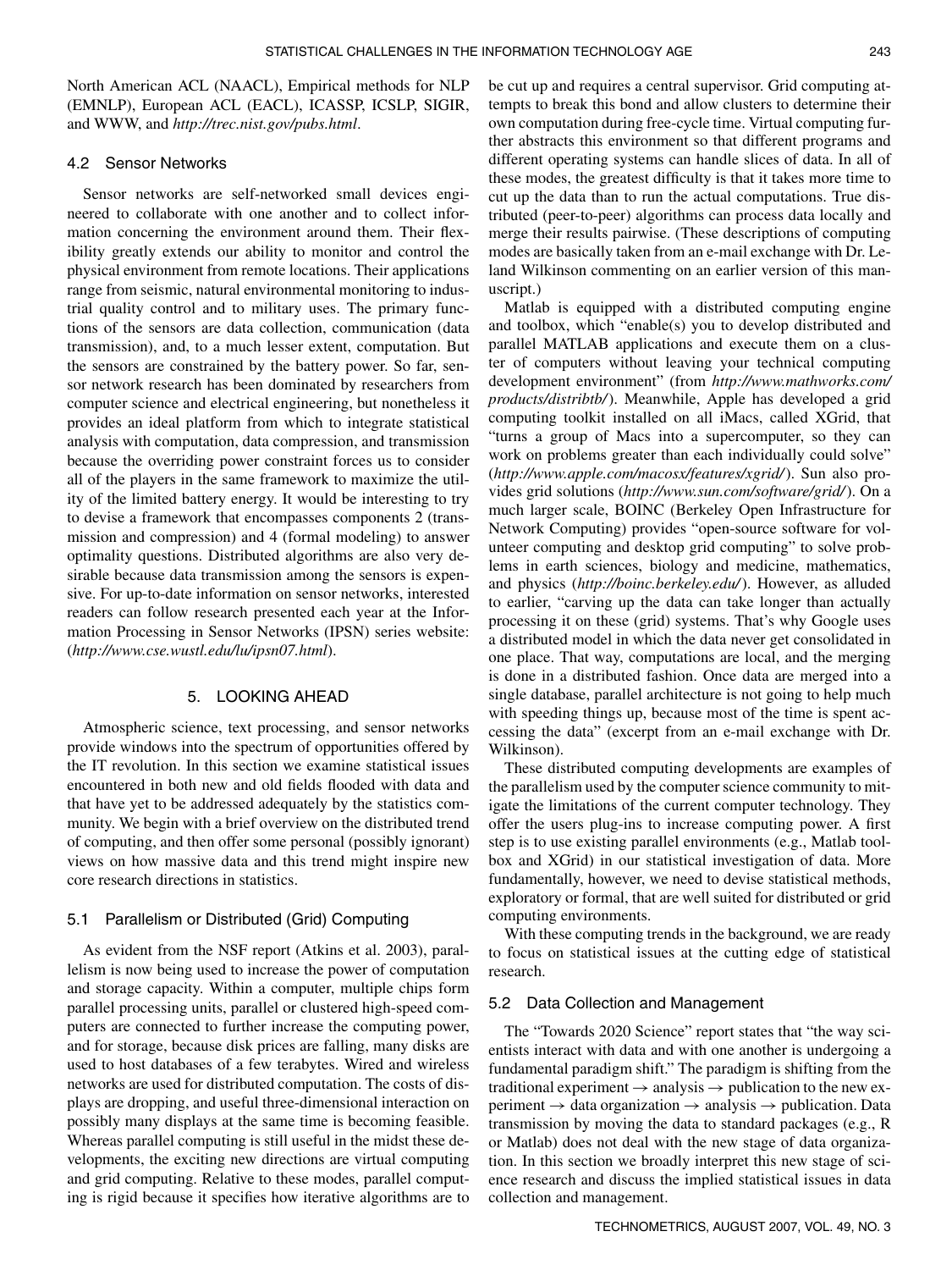*5.2.1 Online or Streaming Data.* Online or streaming data analysis stems from the second characteristic of the IT revolution: high data rate. High-dimensionality has attracted much attention within the statistics community, as is evident from the numerous conferences and workshops with this phrase in the title. Nonetheless streaming data analysis remains mostly outside of the research spotlight in statistics, with the exception of the special 2003 issue of *Journal of Computational and Graphical Statistics* from which many references are cited in this article.

Due to the real-time requirement of streaming data analysis and the huge volumes of data coming in, the desired speed for extracting information from data is much higher than that in the batch or offline mode. However, designing a fast online algorithm may require batch data analysis to identify which features of the data to retain. On the other hand, before batch data can be collected, data reduction or feature selection must be carried out online to reduce the data volume for storage; for example, down-sampling or aggregation may be necessary for batch mode analysis.

As in the article of Chambers, Lambert, and Vander Weil (2006), many online or streaming data algorithms repeatedly update a low-dimensional feature distribution and identify outliers or anomalies relative to this distribution. Other streaming algorithms deal with records (e.g., of phone calls) and have a distinctly discrete flavor. (For more discussion of issues related to streaming data, see Gilbert and Strauss 2007 in this issue.)

*5.2.2 Data Fusion.* For complex problems (e.g., from genomics and atmospheric science), multiple data sources must be used, that is, data fusion is called for. In the arctic cloud detection project, we implemented a very simple form of data fusion from two sensors on the same satellite Terra; a consensus label was given only when our MISR-sensor based algorithm gave the same label as the MODIS-sensor operational algorithm. This is a fusion at the decision level. We have also fused the two sensor data at the feature level by applying quadratic discriminant analysis to the three MISR features and the five MODIS features for the final MISR–MODIS soft labeling. Dass and Jain (2007) address fusion of fingerprint with other biometric traits and mention three fusion levels: feature level, matching score level and decision level. It is clear that other levels of fusion might be considered depending on the problem. Data fusion is also necessary in many other fields, such as genomics research (fusion of gene expression and sequence data) and climate modeling (fusion of simulation and observation data). These tasks are often related to large research or government projects and involve huge amounts of data, online or streaming data, etc. It is therefore a research frontier for us to get involved in and make significant contributions to by, for instance, providing a framework to think about data fusion relative to communication and computation constraints.

*5.2.3 Interacting With Database.* Reducing the data size is an important prerequisite to dealing with massive data sets, but we run the obvious risk of losing important information. The goal in a digital sky survey is to find very sparse signals (e.g., quasars). Reducing the size by random sampling is likely to not include these targeted signals altogether. This dictates the need for statistical methods to interact with databases.

The recent story of Google's machine translation success (Norvig 2006) confirms this point. Google's translation system is based on analyzing an incredibly large database of documents and their human translations to carry out its own translation. Databases of such a size can only be housed by a few specialized companies, such as Google and Microsoft. It is commonly believed that results from a reduced-sized database housed by a research unit in a university would not come close to the Google results. It is also noteworthy that memory constraints prompted the Google group to use binning (e.g., regularization) on the character strings to achieve better translation accuracy. This is an example of how communication constraints and considerations led to better statistical accuracy.

The interaction with data-bases goes both ways. The easier direction is to understand database structures and design methods with fast implementation on the databases—the purpose of data mining. The recent advances of research in machine learning and statistics make it high time to integrate these areas into data mining software with the necessary modifications to suit the database. The harder direction is to influence database design so that data in a database can be accessed swiftly by a slew of statistical algorithms. To achieve this, statisticians or data analysts need to reach consensus on the basic operations that we need to conduct on a database for most if not all statistical analysis algorithms. The size of the database might prohibit the use of any algorithm that is worse than linearly scalable to the size of the data. This points to the same question of what is the most efficient statistical method subject to a computational constraint, which we discuss later.

To help access databases more easily in general, the data science group at Keio University (*http://www.stat.math.keio.ac.jp/ index.html*) has created a front-end data management system, DandD, to acquire data directly from the web or a database. Its module DandDR interacts with R directly.

## 5.3 Expanding Exploratory Data Analysis for Massive Data

Exploratory data analysis (EDA) is an integral part of every statisticians' toolkit. Tukey's book on EDA in the 1970s (Tukey 1970), and especially his famous article in The *Annals of Statistics* in 1962 (Tukey 1962) did much to give the approach intellectual credibility. The basic tools of EDA are summary statistics and simple visual displays, such as histograms, boxplots, scatterplots, and time series plots. For highdimensional data such as those in computer networks (Denby et al. 2007), two or three-dimensional visualization abilities become quite limited for understanding complex structures. Efforts have been made by the statistics community to accommodate higher dimensions through parallel coordinate plots (Inselberg 1999; Wegman 1990) and selective projections of data as in GGobi (*www.ggobi.org*) for continuous data and through mosaic plots (Hofmann 2000) for categorical data. Recent work has been done on an enhancement of parallel coordinate plot called textile plot (Kumasaka and Shibata 2007). An alternative and attractive approach is to use interactive graphics, linking low-dimensional plots to gain higher-dimensional insights. Paul Velleman's commercial package Data Desk (*www.datadesk.com*) already had consistent and powerful interactive graphics in the early 1990s. A number of research software packages have taken this approach further, particularly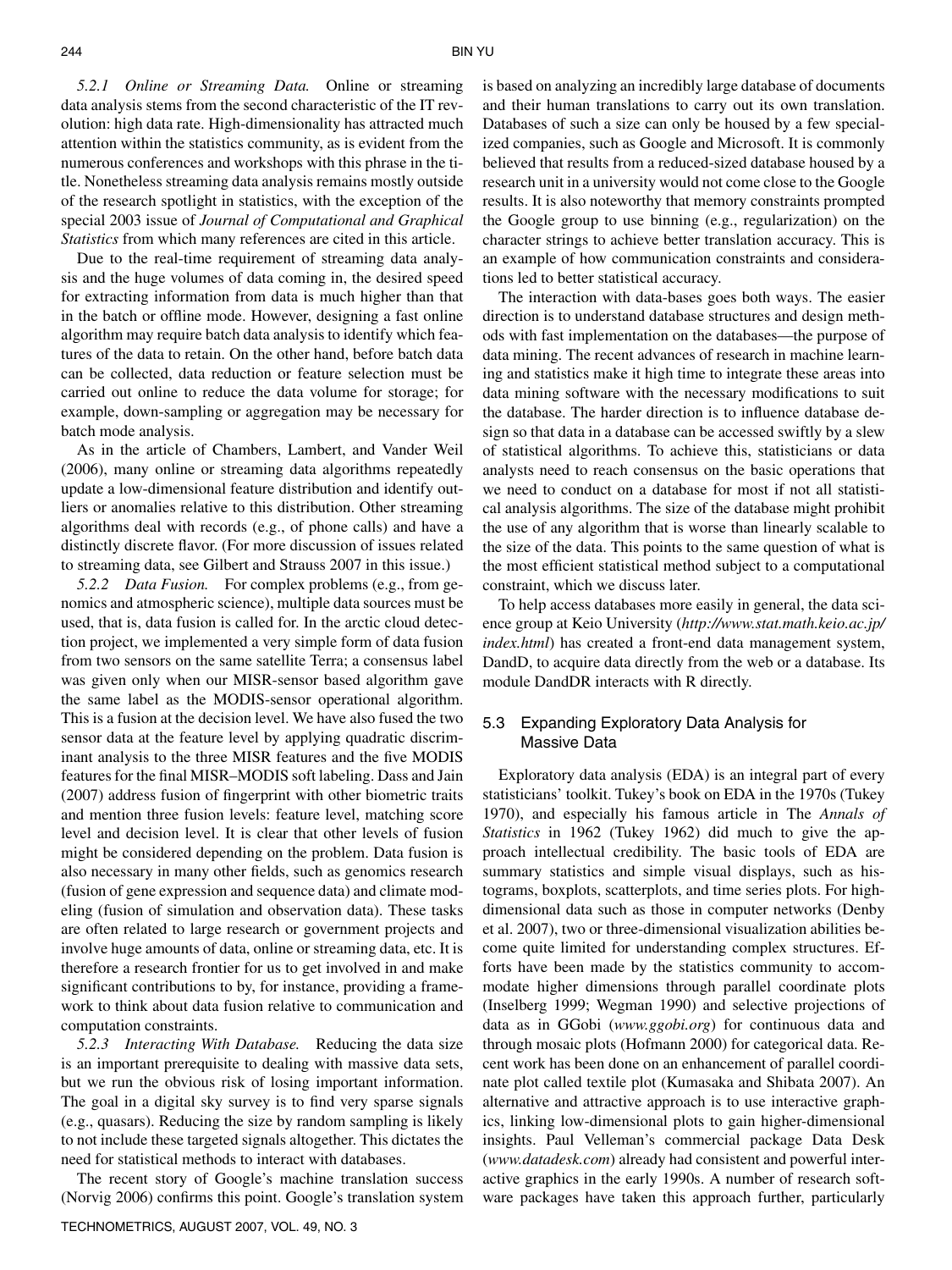Mondrian (*stats.math.uni-augsburg.de/Mondrian/*), which includes parallel coordinate plots and mosaic plots, and GGobi. (See Unwin, Theus, and Hofmann 2006 for more on visualizing large datasets up to one million.) (This paragraph is more or less taken from an e-mail exchange with Antony Unwin and improves on the original paragraph in an earlier version.)

For other communities (e.g., machine learning and signal processing) dealing with similar high-dimensional data, EDA is not yet part of their education, so few use it before formal algorithmic analysis or modeling. For such areas as information retrieval and information extraction, the original form of data is often text, which is not always well formulated or structured. It is of great value to visualize text data using traditional and recent EDA tools, and hopefully also with new tools that could incorporate fast modeling algorithms.

*5.3.1 Seeing Helped by Enhanced Computing Power.* Data volume and complexity are one side of the computer technology. The other side is the increased parallel computing power to visualize data (multimedia representation) and fit sophisticated models. The field of data visualization is advancing rapidly, mostly outside of statistics. Because visual processing units take more than one-third of the cortex in human's brain, it is necessary to use the superb information gathering ability of our vision. The efficient use of our vision is even more desirable for the complex data that we face today. It relies on an understanding of our vision from neuroscience and computer vision to render images from data, using spatial locations, perspectives, color, and ray tracing (e.g., shading). It goes without saying that we should use the existing EDA visualization tools as much as possible, while at the same time exploring new possibilities offered by the visual arts or multimedia community.

Distributed computing is being used for data visualization through clusters of graphical processing units and CPUs. For example, Levit (2006) brought out in real-time different aspects of the data coming in from a digital sky survey by parallelizing graphical processing units and hundreds of displays. The visualization group at Lawrence Berkeley Laboratory (*http://vis.lbl.gov*) also conducts research on parallel graphics and visualization. Moreover, a government agency headed by Dr. Jim Thomas, the National Visualization and Analytics Center (NVAC), chartered by the U.S. Department of Homeland Security, has set its objective in 2004 "to define a five-year research and development agenda for visual analytics to address the most pressing needs in R&D to facilitate advanced analytical insight" to help "counter future terrorist attacks in the U.S. and around the globe" (*http://nvac.pnl.gov/agenda.stm*).

It is natural to ask whether we can bring out more quantitative information in our data with these new visualization tools. Progress has been made in the field of scientific visualization in this direction (e.g., Ben Fry's website *http://acg.media.mit.edu/people/fry/*). (See Johnson 2004 for an overview of the most pressing problems in scientific visualization.) In particular, Wilkinson (2005) has developed the grammar of graphics to draw graphic displays for statistics. We can add more to this enterprise, I believe, if we collaborate with researchers in visualization to represent results from modern methods, such as machine learning and MCMC, for model revision and validation as we did with residual plots in simple linear regression.

*5.3.2 Simplifying Data to See Through Modeling.* Complementary to extending our abilities through computer graphics and visualization to see more in data, we can use computing power to simplify the data to visualize. Sophisticated modeling methods first can be used on data so that patterns can present themselves in output plots (after, e.g., some boosting or SVM fits) which are not possible in displays of the original data. Residual is an obvious output to investigate, as in classical statistics, but additional visualizations of other outputs (margin plots from SVM and fitting error plots along a boosting path reality come to mind) should be added to the routine diagnostics of a model. We also can search for meaningful low-dimensional structures in high-dimensional data. If we find these structures, then the high-dimensional data can be reduced to low dimensions for visualization. Subject knowledge often suggest such dimensionality reduction or models in low dimensions, as seen in the cloud project and in the reports by Faraway and Reed (2007) and Buvaneswari et al. (2007) in this special issue. When subject knowledge is not adequate, automatic dimensionalityreduction methods can be tried to suggest possible meaningful data reduction. These methods aid the search for these structures at a speed impossible before. Data visualization and model fitting should be conducted iteratively, however. Seeing suggests models to fit, and model fits give data to see. This is similar to what we do in residual analysis for regression models, but residual plots are replaced with multimedia data representation and regression models are replaced by more general methods. Admittedly, this is easier said than done, however.

Recent years have brought much activity in automatic data reduction, including Kernel PCA (Scholkopf, Smola, and Müller 1998), ISOMAP (Tenenbaum, de Silva, and Langford 2000), LLE (Roweis and Saul 2000) and its extension using the Hessian matrix (Donoho and Grimes 2003) and spectral clustering (Shi and Malik 2000; Ng, Jordan, and Weiss 2001; Belkin and Niyogi 2003; Zhou, Bousquet, Weston, Scholkopf, and Zien 2004). These methods generalize the traditional PCA and MDS because an eigenanalysis, either local or global, underlies all of them. (See Ham, Lee, Mika, and Scholkopf 2003 for a nice theoretical synthesis of different dimensionalityreduction techniques from a kernel standpoint.) Before these dimensionality-reduction methods become routine EDA analysis, much more experience in applying them to real data sets and theoretical analysis is needed to understand the pros and cons of each method both in absolute terms and relative to each other. This brings us naturally to the topic of the next section on expanding our analytical knowledge.

#### 5.4 Use of Nontraditional Mathematical Tools

Like it or not, we are leaving the comfort of the classical paradigm founded mathematically on calculus and a large sample size relative to the dimension of the parameters. The pervasive existence of the  $p \gg n$  in massive data sets suggests that even though we still need asymptotics to see regularity, the asymptotics should not be done with a fixed *p*. Hence the dimension of the parameter space is growing with increasing sample size. Most of our intuition is derived from the three-dimensional physical space that we live in. To paraphrase Aldous (1989), because we are at a point with not much intuition to go on,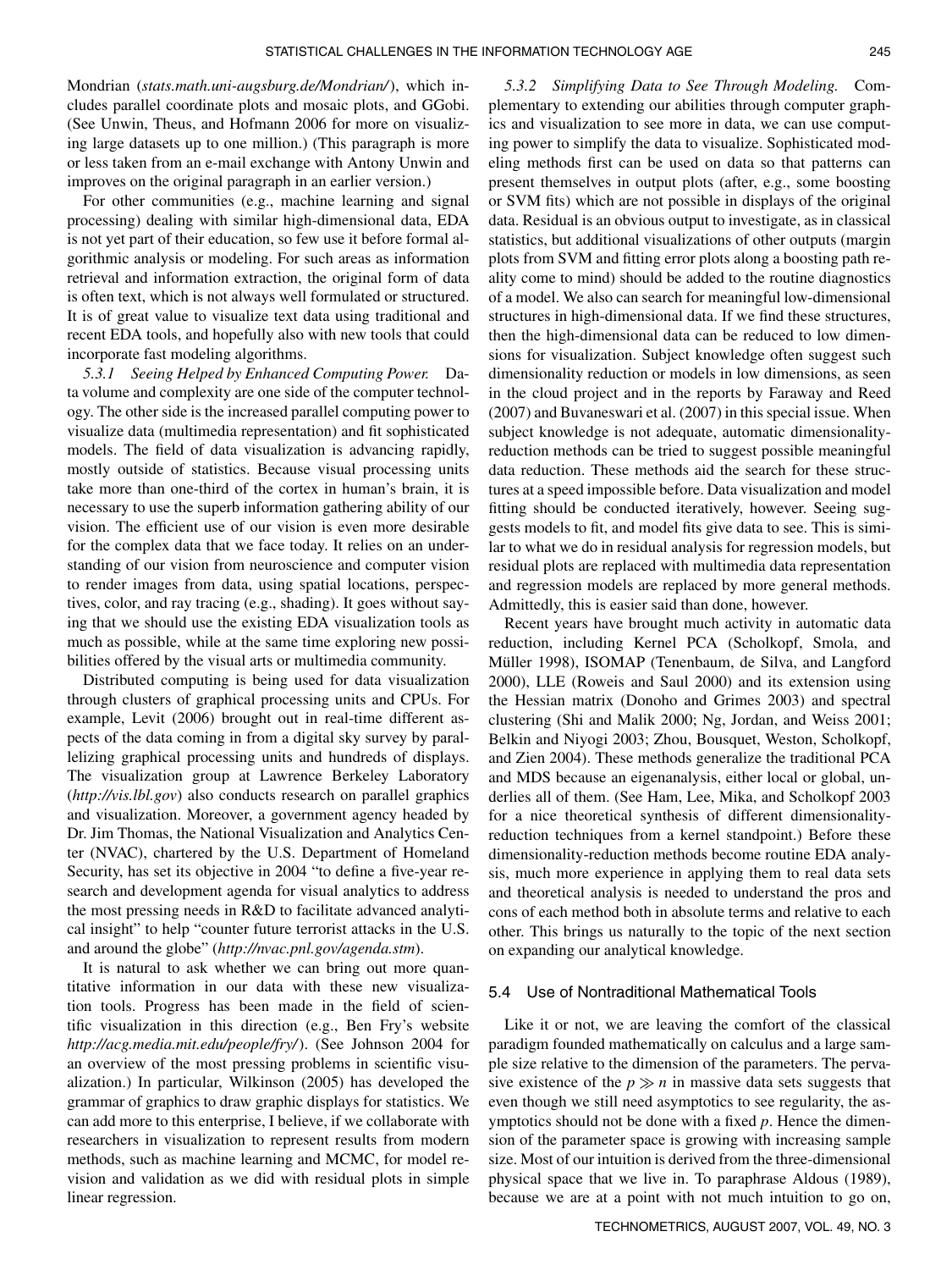analytical derivations might help lead us toward the light. It is encouraging to see that theoretical results for the  $p \gg n$  case are appearing in random matrices, linear modeling, Lasso under deterministic and stochastic assumptions, boosting, and covariance estimation. Much insight should be gained through such analysis. Becoming part of the new cyberinfrastructure demands that the analytical results take into account as much as possible the algorithmic implementation of the methods, instead of assuming that the entities to be analyzed are the exact maxima of objective functions which in practice cannot be obtained due to computational reasons. (For comprehensive tutorials and new research material, see SAMSI's recent workshop on high-dimensional inference and random matrices at *http://www.samsi.info/programs/2006ranmatprogram.shtml*.) It remains to be seen whether the random matrix results will become equivalent to the central limit theorem in classical statistics. In any event, much distilling is needed to simplify the methods used to derive these results before they enter the analysis toolkit of routine statistical investigations of massive data to provide insight.

#### 5.5 Computation for Data With Uncertainty or Noise

Computation was not a concern of Fisher (1922) but is central to a statistical investigation today. There is something very novel about boosting (and fitting neural networks); the computation parameter, the number of iterations, also serves as a regularization parameter in statistical estimation. The BLasso algorithm by Zhao and Yu (2004) has a similar property. This is a componentwise gradient descent algorithm with a fixed step to minimize the generalized Lasso loss (convex loss and penalty functions) simultaneously for different values of *λ*'s. It shares many similarities with boosting when a componentwise gradient descent algorithm, or the forward stagewise regression (FSR) (Efron et al. 2004), is used. That is, BLasso has a forward step just as in FSR, but with a backward step added to make sure the combined penalty is minimized, not just the loss function part, which is the aim of boosting. Moreover, BLasso solves a sequence of optimization problems corresponding to different *λ*'s similar to the barrier method in optimization (Boyd and Vandenberghe 2004).

The coupling of computation and regularization in boosting and BLasso is reminiscent of the equivalence of computation and modeling in *K*-complexity theory. Relative to a universal turing machine, the *K*-complexity of a binary string is defined as the length of the shortest program that prints out the string and stops. Because of an equivalence of a (prefix) program and a probability distribution, there is an equivalence of computation (program) and modeling represented by the distribution. Despite the fact that *K*-complexity is not computable, this equivalence has an intriguing intellectual appeal.

Let us entertain ourselves further by looking into modeling and computation practiced today. We know that statistical model fitting uses scientific computing, but statistical computation is special. Even in the parametric case there is a wellknown result that only one Newton or second-order step is needed to make a  $\sqrt{n}$ -consistent estimator efficient. That is, because our objective function is a random quantity, we do not need convergence of the minimization algorithm to get a statistically satisfying solution, as shown in boosting. In nonparametric methods such as boosting, neural nets, and BLasso, early stopping before convergence saves computation and regularizes the fitting procedure, and hence results in a better statistical model. Again, computation and model fitting seem to be working in the same direction: less computation and better statistical accuracy. These facts indicate the intimate relationship between computation and model fitting. They prompt us to ask the following question: Is there a minimal amount of computation needed for a certain statistical accuracy?

It is not clear whether or not this question can be answered, because fast algorithms in scientific computation often rely on closed-form equations or relationships derived through analytical means. Analytical calculations have infinite precision, whereas scientific computations are of finite precision. Nevertheless, we believe that this is a very interesting intellectual question, and the pursuit of the answer could lead to useful practical consequences for modeling IT data.

#### 6. CONCLUSION

The main difference and advantage (and/or disadvantage) of our time from Fisher's time is the availability of computing technology and consequently the availability of massive amounts of data. We argue that for the healthy existence of our field, solving real data problems has to be our aim, and we need to find a way to join the ongoing cyberinfrastructure development.

Many exciting challenges must be met to achieve the goal of solving real problems. In particular, we need to take advantage of the distributed/grid computing trend, interact efficiently with databases and other data sources such as sensor networks, design EDA visualization tools, use new or nonconventional mathematical results, develop new statistical algorithms satisfying communication and computation constraints, and devise new statistical inference paradigms to encompass such endeavors.

At an organizational or cultural level, the statistics community also faces many challenges. As described herein, there are many large scientific projects in which huge amounts of data are collected and managed, for example, in atmospheric science (e.g., model simulation and remote sensing data), astronomy (e.g., digital sky surveys), and biology (e.g., genome or brain databases across different species). Individual statisticians can find and are finding collaborative roles in these big projects, but it is very difficult for individual statisticians to influence the fundamentals of these projects, for instance, to have a say in data collection and in the choice of algorithms to use in mining the huge databases. Collective thinking and leadership from our community are needed if our discipline is to have the necessary impact in the IT age.

In addition to statistical skills, social and interpersonal skills are needed to successfully collaborate with scientists and persuade them of the key role of statistics in scientific investigations. The importance of these nontechnical skills in interdisciplinary research suggests the need for a culture change in our community and for these nontraditional skills to be valued and recognized in, for example, tenure reviews, promotions, and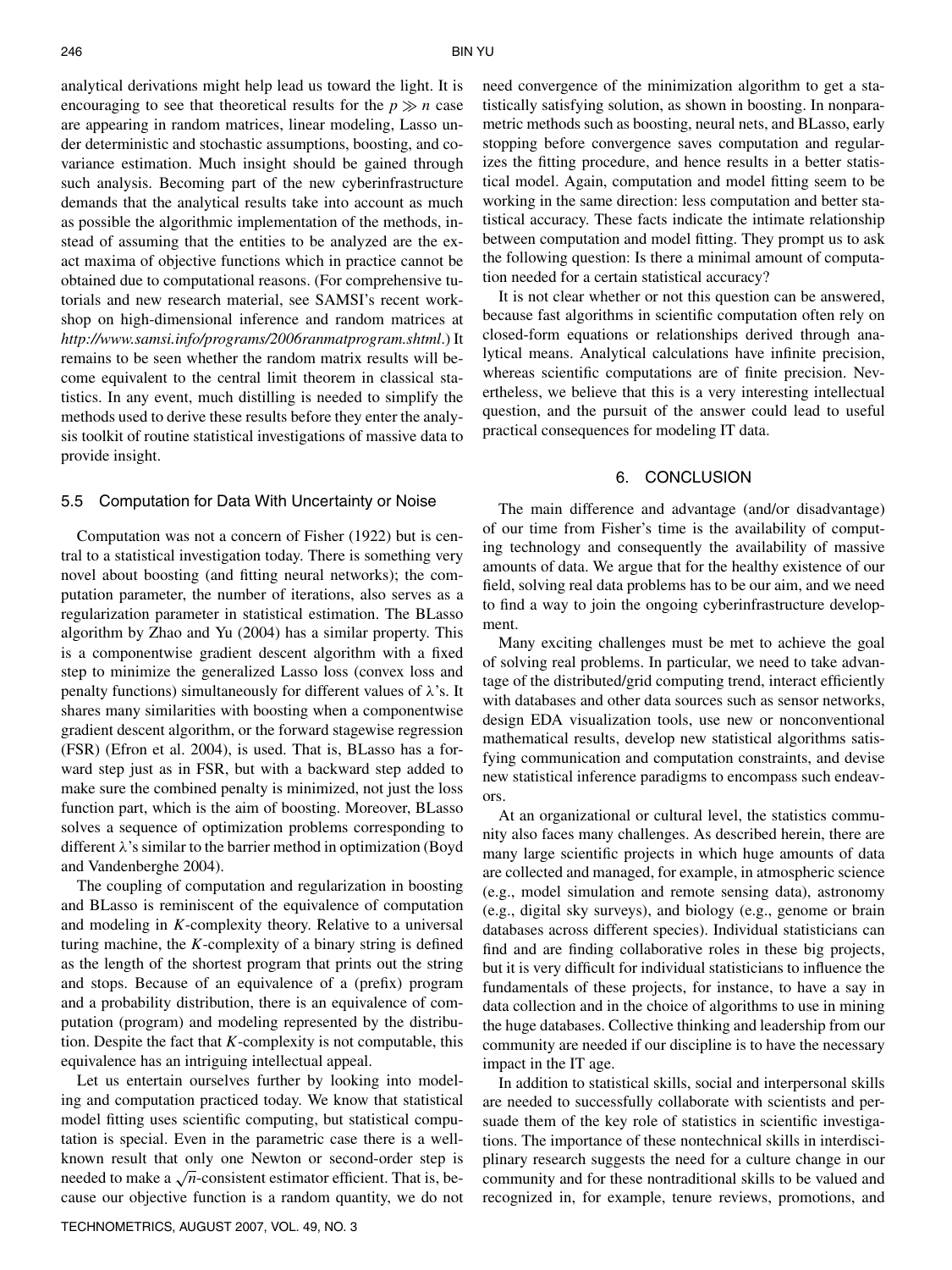awards. Last but not least, we need to educate our graduate and undergraduate students with the relevant technical and interpersonal skills. Insightful comments and concrete suggestions on the education front have been given by Madigan and Stuetzle (2004), a discussion on the NSF Future Statistics Workshop Report.

This is a time of data deluge; we can help build the ark and ride on it, if we so choose.

#### ACKNOWLEDGMENTS

This work was supported in part by National Science Foundation grants DMS-03036508 and DMS-0605165, ARO grant W911NF-05-1-0104, NSFC 60628102, and a Guggenheim Fellowship. As incomplete as this work might seem, it would not have been possible without the support and encouragement of many colleagues. The author is very grateful for helpful discussions and comments from Leland Wilkinson, David Purdy, Tilmann Gneiting, Martin Wainwright, John Rice, Mike Jordan, Nicolai Meinshausen, Peter Bickel, Ritei Shibata, Antony Unwin, Dan Klein, Noureddine El Karoui, and Hang Li. She is also very grateful to two referees for their constructive criticism on the first version of the manuscript which led to the manuscript being essentially rewritten. Finally, she thanks the guest editor, Vijay Nair, for his encouragement, patience, on-target comments, and invaluable help with the presentation.

*[Received February 2006. Revised January 2007.]*

#### **REFERENCES**

- Aldous, D. (1989), *Probability Approximations via the Poisson Clumping Heuristics*, New York: Springer-Verlag.
- Atkins, D. E., Droegemeier, K. K., Feldman, S. I., Garcia-Molina, H., Klein, M. L., Messerschmitt, D. G., Messina, P., Ostriker, J. P., and Wright, M. H. (2003), "Revolutionizing Science and Engineering Through Cyberinfrastructure," Report of the National Science Foundation Blue-Ribbon Advisory Panel on Cyberinfrastructure.
- Ban, R. J., Andrew, J. T., Brown, B. G., and Changnon, D. (2006), "Completing the Forecast: Characterizing and Communicating Uncertainty for Better Decisions Using Weather and Climate Forecasts," in *National Research Council Committee on Estimating and Communicating Uncertainty in Weather and Climate Forecasts*, Washington, DC: National Academies Press, p. 112.
- Belkin, M., and Niyogi, P. (2003), "Laplacian Eigenmaps for Dimensionality Reduction and Data Representation," *Nueral Computation*, 15, 1373–1396.
- Berk, R. A., Bickel, P., Campbell, K., Fovelli, R., Keller-McNutty, S., Kelly, E., Linn, R., Park, B., Perelson, A., Rouphail, N., Sacks, J., and Scheonberg, F. (2002), "Workshop on Statistical Approaches for the Evaluation of Complex Computer Models," *Statistical Science*, 17, 173–192.
- Boyd, S. P., and Vandenberghe, L. (2004), *Convex Optimization*, Cambridge, U.K.: Cambridge University Press.
- Braverman, A., Dobinson, E., Graves, S. J., Burl, M. C., Bastano, B., Hinke, T., Lynnes, C. S., Minster, B., Ramachandran, R., Behnke, J., Carver, L., Garay, M., Granger, S., Hardin, D., and Wilson, B. (2006), "Final Report of the 2nd NASA Data Mining Workshop: Issues and Applications in Earth Science," available at *http://datamining.itsc.uah.edu/meeting06*.
- Breiman, L. (2001), "Statistical Modeling: Two Cultures," *Statistical Science*, 16, 199–231.
- Brin, S., and Page, L. (1998), "The Anatomy of a Large-Scale Hypertextual Web Search Engine," *Proceedings of the 7th International Conference on World Wide Web/Computer Networks*, 30, 107–117.
- Buvaneswari, A., Graybeal, J. M., James, D. A., Lambert, D., Liu, C., and Mac-Donald, W. M. (2007), "A Statistical View of a Wireless Call," *Technometrics*, 49, 305–317.
- Candes, E. J., and Tao, T. (2005), "The Dantzig Selector: Statistical Estimation When *p* Is Much Larger Than *n*," available at *http://www.acm. caltech.edu/emmanuel/publications.html*.
- Chambers, J. M., Lambert, D., and Vander Weil, S. (2006), "Monitoring Networked Applications With Incremental Quantile Estimation," *Statistical Science*, 21, 463–475.
- Chapelle, O., Scholkopf, B., and Zien, A. (2006), *Semi-Supervised Learning (Adaptive Computation and Machine Learning)*, Cambridge, MA: MIT Press.
- Chen, S., and Donoho, D. (1994), "Basis Pursuit," technical report, Stanford University, Dept. of Statistics.
- Collins, M. (2000), "Discriminative Reranking for Natural Language Parsing," in *ICML 2000*.
- Dass, S. C., and Jain, A. K. (2007), "Fingerprint-Based Recognition," *Technometrics*, 49, 262–276.
- Denby, L., Landwehr, J. M., Mallows, C. L., Meloche, J., Tuck, J., Xi, B., Michailidis, G., and Nair, V. N. (2007), "Statistical Aspects of the Analysis of Data Networks," *Technometrics*, 49, 318–334.
- Donoho, D. (2004), "For Most Large Underdetermined Systems of Linear Equations, the Minimal l1-Norm Near-Solution Approximates the Sparsest Near-Solution," technical report, Stanford University, Dept. of Statistics.
- Donoho, D., and Grimes, C. (2003), "Hessian Eigenmaps: Locally Linear Embedding Techniques for High-Dimensional Data," *Proceedings of the National Academy of Sciences*, 100, 5591–5596.
- Efron, B., Hastie, T., and Tibshirani, R. (2004), "Least Angle Regression," *The Annals of Statistics*, 32, 407–499.
- Emmott, S., Rison, S., Abiteboul, S., Bishop, C., Blakeley, J., Brun, R., Brunak, S., Buneman, P., Cardelli, L., Cox, S., Emmerich, W., Ferguson, N., Finkelstein, A. M. F., Hannay, T., Herbert, A., Kuppermann, A., Landshoff, P., Moin, P., Muggleton, S., Parker, A., Peitsch, M., Radman, M., Sato, T., Searls, D., Shapiro, E., Shiers, J., Soberon, J., Syme, D., Szalay, A., Szyperski, C., Watkins, D., Young, M., Zauner, K., Beckman, B., Hagehulsmann, A., Harel, D., Lyutsarev, V., Martin, B., Phillips, A., and Wallace, R. (2005), "Towards 2020 Science," The Towards 2020 Science Committee, under the aegis of Microsoft Research Cambridge.
- Faraway, J., and Reed, M. P. (2007), "Statistics for Digital Human Motion Modeling in Ergonomics," *Technometrics*, 49, 277–290.
- Fetterly, D., Manasse, M., Najork, M., and Wiener, J. L. (2004), "A Large-Scale Study of the Evolution of Web Pages," *Software Practice and Experience*, 1, 1–27.
- Fisher, R. A. (1922), "On the Mathematical Foundations of Theoretical Statistics," *Philosophical Transactions of the Royal Society London*, Ser. A, 222, 309–368.
- Freund, Y., and Schapire, R. (1997), "A Decision-Theoretic Generalization of On-Line Learning and an Application to Boosting," *Journal of Computer and System Sciences*, 55, 119–139.
- Gao, J., Suzuki, H., and Wen, Y. (2002), "Exploiting Headword Dependency and Predictive Clustering for Language Modeling," in *EMNLP*.
- Gao, J., Suzuki, H., and Yu, B. (2006), "Approximation Lasso Methods for Language Modeling," in *Proceedings of the 21st International Conference on Computational Linguistics and 44th Annual Meeting of the ACL*, pp. 225–232.
- Genkin, A., Lewis, D. D., and Madigan, D. (2007), "Large-Scale Bayesian Logistic Regression for Text Categorization," *Technometrics*, 49, 291–304.
- Gilbert, A. C., and Strauss, M. J. (2007), "Group Testing in Statistical Signal Recovery," *Technometrics*, 49, 346–356.
- Greenshtein, E., and Ritov, Y. (2004), "Persistence in High-Dimensional Predictor Selection and the Virtue of Overparametrization," *Bernoulli*, 10, 971–988.
- Ham, J., Lee, D. D., Mika, S., and Scholkopf, B. (2003), "A Kernel View of the Dimensionality Reduction of the Manifolds," Technical Report TR-110, Max-Plank Institute for Biological Cybernetics.
- Hastie, T., Tibshirani, R., and Friedman, J. H. (2001), *The Elements of Statistical Learning: Data Mining, Inference and Prediction*, New York: Springer-Verlag.
- Henzinger, M. R. (2003), "Algorithmic Challenges in Web Search Engines," *Internet Mathematics*, 1, 115–123.
- Henzinger, M. R., Motwani, R., and Silverstein, C. (2003), "Challenges in Web Search Engines," in *The ACM 18th International Joint Conference on Artificial Intelligence*, pp. 1573–1579.
- Hofmann, H. (2000), "Exploring Categorical Data: Interactive Mosaic Plots," *Metrika*, 51, 11–26.
- Inselberg, A. (1999), "Don't Panic. . . Do It in Parallel," *Computional Statistics*, 14, 53–77.
- Jacob, J. C., and Husman, L. E. (2001), "Large-Scale Visualization of Digital Sky Surveys," in *Virtual Observations of the Future: Astronomical Society of the Pacific Conference Series*, p. 225.
- Johnson, C. (2004), "Visualization Viewpoints," *IEEE Transactions on Computer Graphics and Applications*, 24, 13–17.
- Jordan, M. I. (2004), "Graphical Models," *Statistical Science*, 19, 140–155.
- Jurafsky, D., and Martin, J. H. (2000), *Speech and Language Processing*, Englewood Cliffs, NJ: Prentice-Hall.